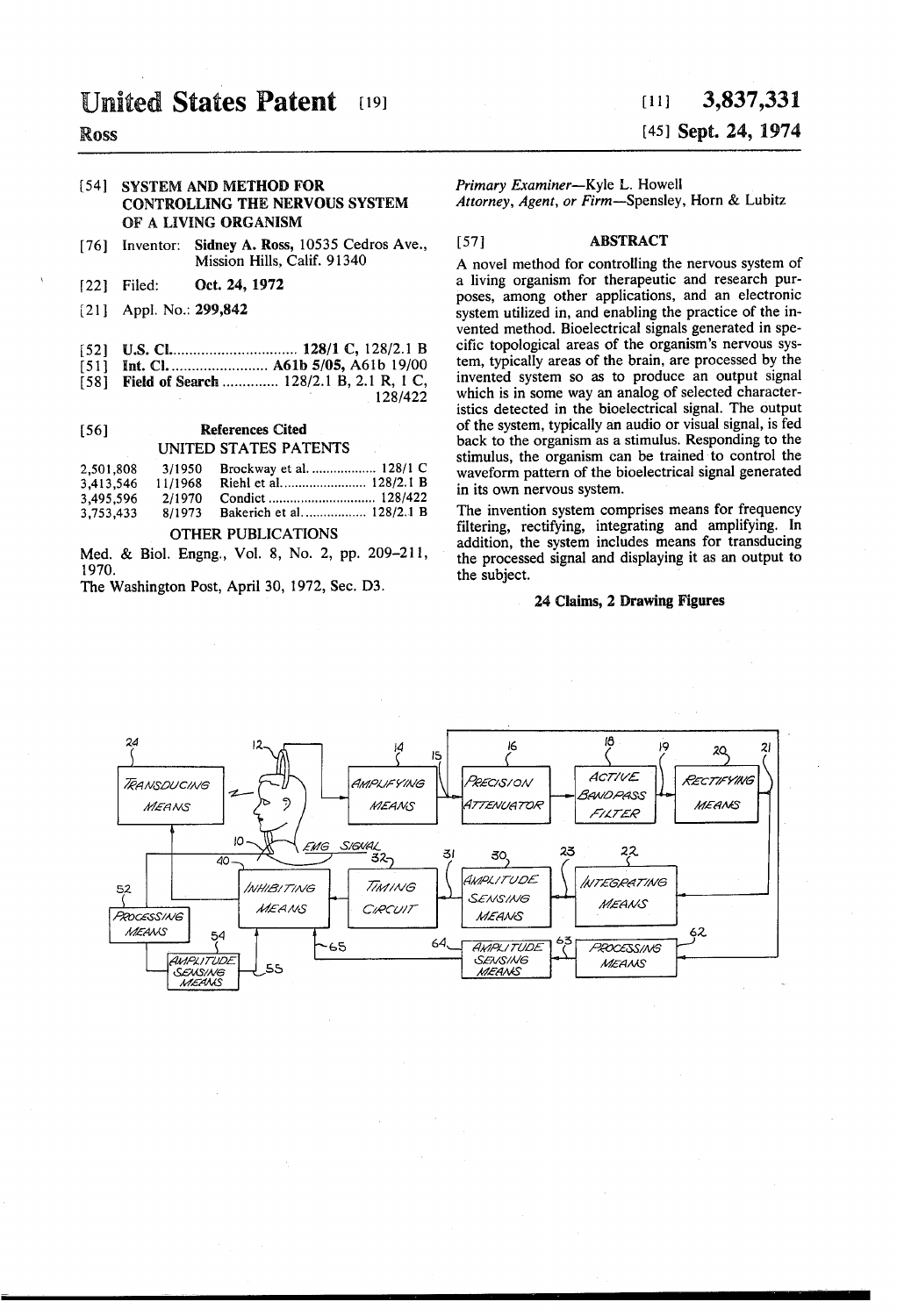# PATENTED SEP 241974

3,837.331

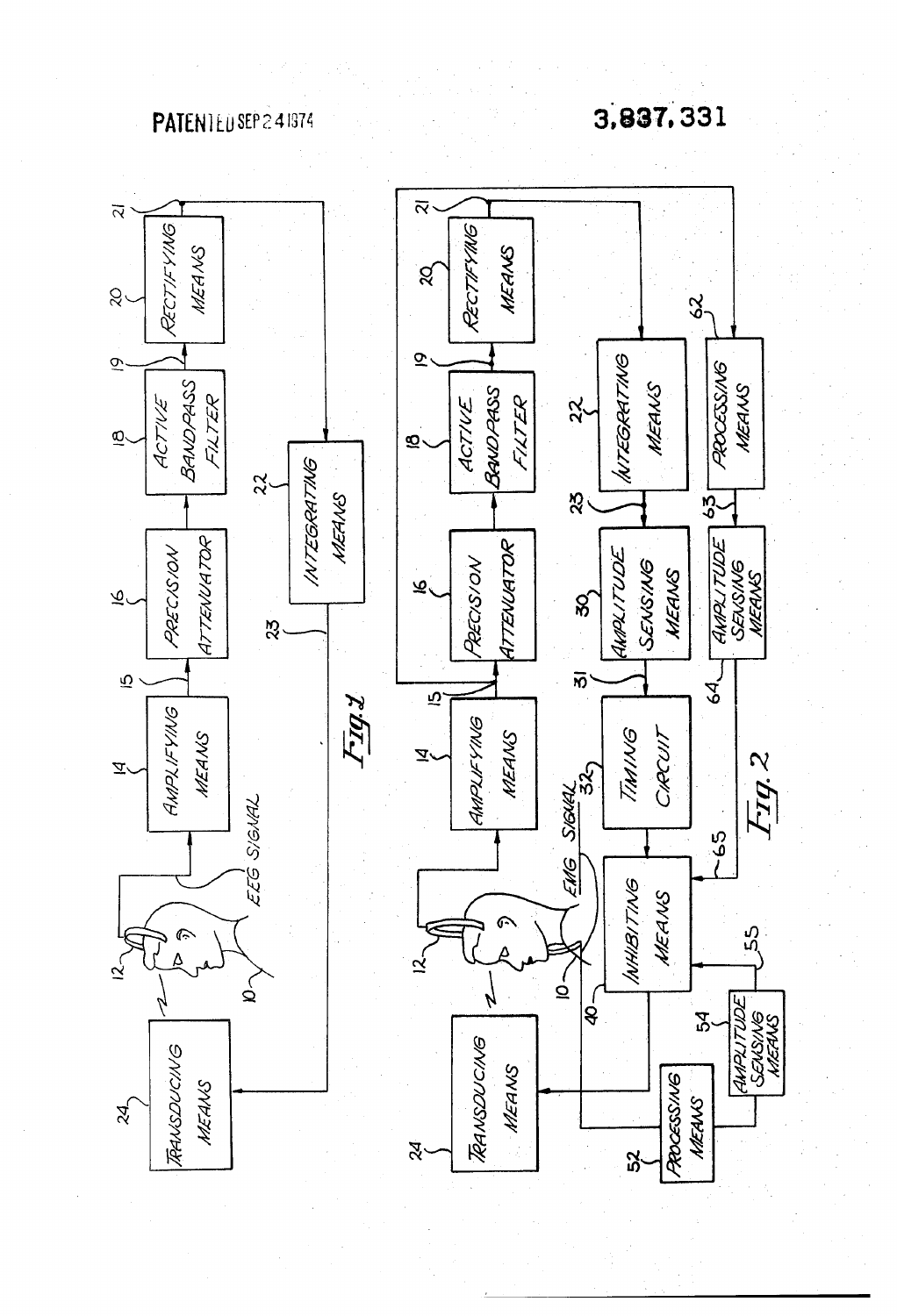$\overline{5}$ 

### SYSTEM AND METHOD FOR CONTROLLING THE NERVOUS SYSTEM OF A LIVING ORGANISM

#### BACKGROUND OF THE INVENTION

1. Field of the Invention<br>This invention relates in general to the processing and utilization of electrical signals, and more particularly to a system for processing bioelectrical signals generated in the nervous system of a living organism and a method for training the organism to control the patterns of its bioelectrical signals for therapeutic or other purposes. generated in the nervous system of a living organism 10

2. Prior Art

The prior art does not disclose a method or means 5 whereby a living organism can learn to control the bio-electrical brainwave or nervewave patterns generated in its own nervous system. Methods are known in the prior art whereby bioelectrical signals generated in the brain are sensed and fed back in synchronism with the 20 generated signals so as to produce prolonged sleep and anesthesia. In the prior art methods, electrodes are used to impress the feedback signal directly upon the subject's brain, bypassing its sensory mechanism; con sequently, no participation or learning is required on 25 the part of the subject. These methods, therefore, do not enable an organism to control its nervous system. Instead, they enable a passive subject to be put to sleep or to be anesthetized. The present invention, on the other hand, teaches the conscious participation of the  $30<sub>1</sub>$ subject. By this invention, the feedback signal, typically an audio or visual output, is impressed upon the sub ject's senses, requiring the subject's conscious and vol untary response to the signal. Unlike the methods of passed by directly and electrically impressing the feedback signal upon its brain, the prior art, the subject's sensory mechanism is not by- 35

There are also substantial differences between the invented system and some of those disclosed by the prior art. For example, biological feedback systems of the prior art often use a carrier signal modulated by the biolelectrical signal. No such modulation is part of the present invention. Systems of the prior art often in-<br>clude means for shifting the phase of the feedback sigclude means for shifting the phase of the feedback sig-<br>nal with respect to the original bioelectrical signal. In <sup>45</sup> the present invention, the phase relationship between particular importance. Further, the present invention does not require means for impressing an electrical signal and, therefore, electrical current, into a living organism. Consequently, it is substantially safe to its subjects while they are being treated or otherwise participating in the invented method.<br>Heretofore, disorders of the nervous system, such as 50

epilepsy, have been treated exclusively by pharmaceuticals and/or surgical procedures. The present invention is based upon the discovery that a living organism, typically an animal high on the intelligence scale, can control its brainwave and nervewave patterns and bring about permanent or long lasting changes thereto by a process of learning; and, further, that the changes in duced in the bioelectrical patterns can be such as to result in the substantial control of epileptic seizures and hyperkinesis. This therapeutic approach has also been shown to be useful in correcting motor disorders such as the loss of motor control attributable to a spinal cord lesion. Thus, the present invention provides a safe and 60 65

2

practical method and system enabling the application of this discovery in many fields including neurological therapy and brain research.

#### BRIEF SUMMARY OF THE INVENTION

The present invention is comprised of a means for detecting bioelectrical signal generated in a specific topological region of the nervous system of a living organism, typically a human being or other intelligent animal; a means for detecting particular characteristics of the detected bioelectrical signal; means for processing the signal so as to produce an output related to the presence or absence, magnitude and/or duration of the detected characteristics; and a means for transducing the output into a sensory signal presented to the organism

The invented method requires the subject organism, utilizing its cognitive powers, to alter the particular characteristics of the detected bioelectrical signal so as to cause the sensory signal displayed to it to change to a preconceived condition, such as, for example, to in condition of the sensory signal, of course, is related to a desired waveform pattern of the originally detected bioelectrical signal or, more specifically, to the attainment of one or more desired characteristic of that sigment of the desired characteristic or more desired components found in the brainwave patterns of persons suffering from epilepsy. By repeatedly exercising a subject in the manner just described, i.e., by extensive training utilizing the present invention, the subject can learn to control and, therefore, to determine one or

40 terns for therapeutic or other purposes.<br>Typical means for detecting the bioelectrical signal are the electroencephalograph (EEG) recorder and the polygraph recorder. The topological location in the or ganism's nervous system where detection is to take place is a function of the user's objective. Thus, if the present invention is to be used for epileptic therapy, the region of the brain known to be involved in epileptic seizures would be subjected to the EEG investigation.<br>Conversely, where there is now inadequate correlation. between the topology of the nervous system and its functions, the present invention provides a useful re search tool capable of substantially enhancing the to pological "mapping' of an organism's nervous system.

55 been correlated with seizures. Thus, in this application, The particular characteristics of the detected bio electrical signal which are of interest to the user are also a function of his objective. In the case of epileptic therapy, for example, the presence and amplitude of certain frequency components in the clincial EEG has it is the frequency spectrum of the bioelectrical signal which is of interest.

In other applications it might be found that it is only necessary to detect the presence or absence of electri cal or electrochemical activity at a particular location in the nervous system. For such applications, the in vented system would include means for detecting the presence of a signal rather than any particular electri cal characteristic of it. In still other applications the du ration for which a bioelectrical signal is present may be a significant parameter requiring detection. For this is not a fixed single structure but rather a basic combi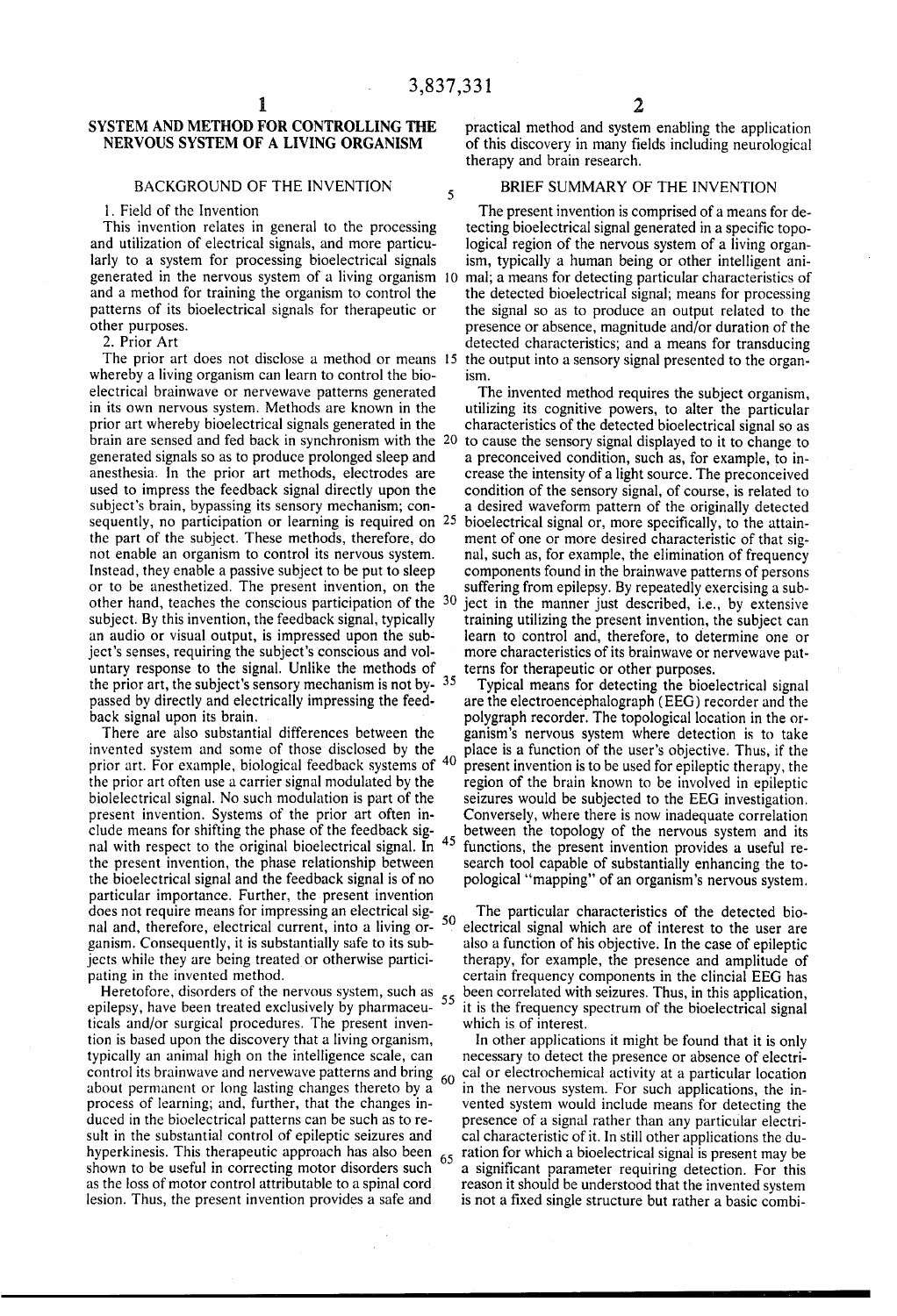15

nation of means whose specific embodiments are adapted to suit particular applications. Similarly, the invented system is typically tuned and calibrated in ac cordance with the requirements of each application to which it is to be applied. This invention also contem-  $\frac{1}{5}$ plates the combination of means sufficient to enable multi-purpose use in a number of applications either simultaneously or by sequential selection.<br>Thus, it is a principal object of this invention to pro-

a living organism to control significiant characteristics

of its nervous system.<br>Another principal object of this invention is to provide a therapeutic means for the control of certain disorders of the nervous system.

A still further object of the invention is to provide a flexible tool for neurological research including topological mapping of the nervous system.<br>Other objects, novel features and advantages of the

reference to the following detailed description and the accompanying drawings. The description and the drawings will also further dislose the characterstics of this invention, both as to its structure and its mode of operinvention, both as to its structure and its mode of oper ation. Although preferred embodiments of the inven 25 tion are described hereinbelow, and shown in the ac companying drawing, it is expressly understood that the of illustration only and do not limit the scope of this invention. present invention will become apparent upon making 20

#### BRIEF DESCRIPTION OF THE DRAWINGS

FIG. 1 is a block diagram of a first preferred embodi ment of the invented system.

ferred embodiment of the invented system having certain additional capabilities as required in more complex applications. FIG. 2 is a functional-block diagram of a second pre- 35

#### DETALED DESCRIPTION OF THE INVENTION

With reference to FIGS. 1 and 2 the invented system is now described in detail. Like elements in each figure will be designated by like numerical designations. The invented method will be described in conjunction with the description of the operation of the system. For the purposes of this description the living organism will be involved will be the brain. It should be understood, however, that the invention is not so limited.

In FIG. 1, a human subject 10 is shown with a con ventional set of electrodes 12 affixed to his skull. The electrodes 12 detect the bioelectrical signals generated in the topological region of the brain at which they are affixed, such signals being commonly referred to as EEG signals. The electrodes 12 are connected to an amplifying means 14. Amplifying means are typically incorporated in commercial EEG and polygraph recorders. When a recorder is used to provide the amplifying means, the EEG signal may, of course, be dis-<br>played on the output paper chart paper. Such display<br>of the EEG signal is advisable at the onset of the train-<br>ing and periodically thereafter for the benefit of the<br>ther 55

sion attentuator 16 in series with an active precisely calibrated and tuned bandpass filter 18, i.e., a filter having some gain. Filter 18 is required in applications

I hus, it is a principal object of this invention to pro-<br>vide a practical and safe method and system to enable 10 18 has a sufficient amplitude, typically one volt, peak wherein a particular frequency band is of interest be cause its presence, energy content and/or the duration of its presence are parameters of significance to the therapeutic or research objective of the user. In any event, some filtering is typically required in order to filter out signals attributable to cardiac and muscular re sponses as well as noise from the ambient environment. The precision attenuator is adjusted so that the filtered signal appearing at the output 19 of the bandpass filter to peak. A terminal may be provided at output 19 of filter 18 to enable the display of the filtered EEG signal. Such a display can be of use during operation of the system. When an EEG or other recorder is used, the signal at the point 19 may be patched to one of the recording tracks of the recorder, since most commercial recorders provide means for such external inputs.

30 The filtered EEG signal is then passed through a means for rectifying 20. In applications where the sen sory signal to be fed back to the subject is an analog of a particular characteristic of the EEG signal, full wave rectification is preferred for greater accuracy of the analog relationship. However, in applications wherein the sensory feedback signal is not an analog signal, e.g., where it is a tone or a light indicating the presence of the particular characteristic of interest, then half wave rectification is adequate. The output 21 of the rectifying means 20 is a unipolar signal whose peak amplitude is directly proportional to the amplitude of the frequency components passed by the filter 18; thus, the rectified signal is a measure of the presence of, and energy in, the selected frequency band of the EEG signal. A terminal may be provided at point 21 of rectifying means 20 for purposes of display.

40 45 signal is about 13 Hz, Tc and Td are set at approxi-50 Following rectification, the DC signal is typically integrated by an integrating means  $22$  such as for example, an operational amplifier integrator, having a charge time constant Tc and a discharge time constant Td. The values of Tc and Td are selected so that, for a particular frequency band, the signal at output 23 of integrating means 22 is directly proportional to the RMS amplitude of the rectified signal at point 21. When, for example, the frequency of the filtered EEG mately 14 second. In addition, the aforesaid value of Tc and Td substantially eliminates flickering of any light source driven by integrating means 22, to provide the sensory signal to the subject. Flickering, of course, is typically disturbing to the subject 10. Integrating means  $22$  also acts as a filter of any high frequency components of the rectified signal, as well as of any noise spikes passing through. As elsewhere in the invented system, a terminal may be beneficially placed at point 23 to enable the monitoring of the output of integrating means 22.

 $60$  nal which is fedback to the subject 10 is to be an analog  $65$  of infidential is proportional to the voltage applied<br>across it, an audio device whose sound intensity is di-In the embodiment depicted in FIG. 1, the integrating means 22 directly drives an output transducing means 24. This is typical in applications where the sensory sigof the characteristic of interest in the EEG signal. Pre-<br>ferred transducing means 24 which provide such an analog sensory signal include a light emitting diode, an in of illumination is proportional to the voltage applied rectly related to the voltage applied to it, and any conbinations of such devices. In some applications the sen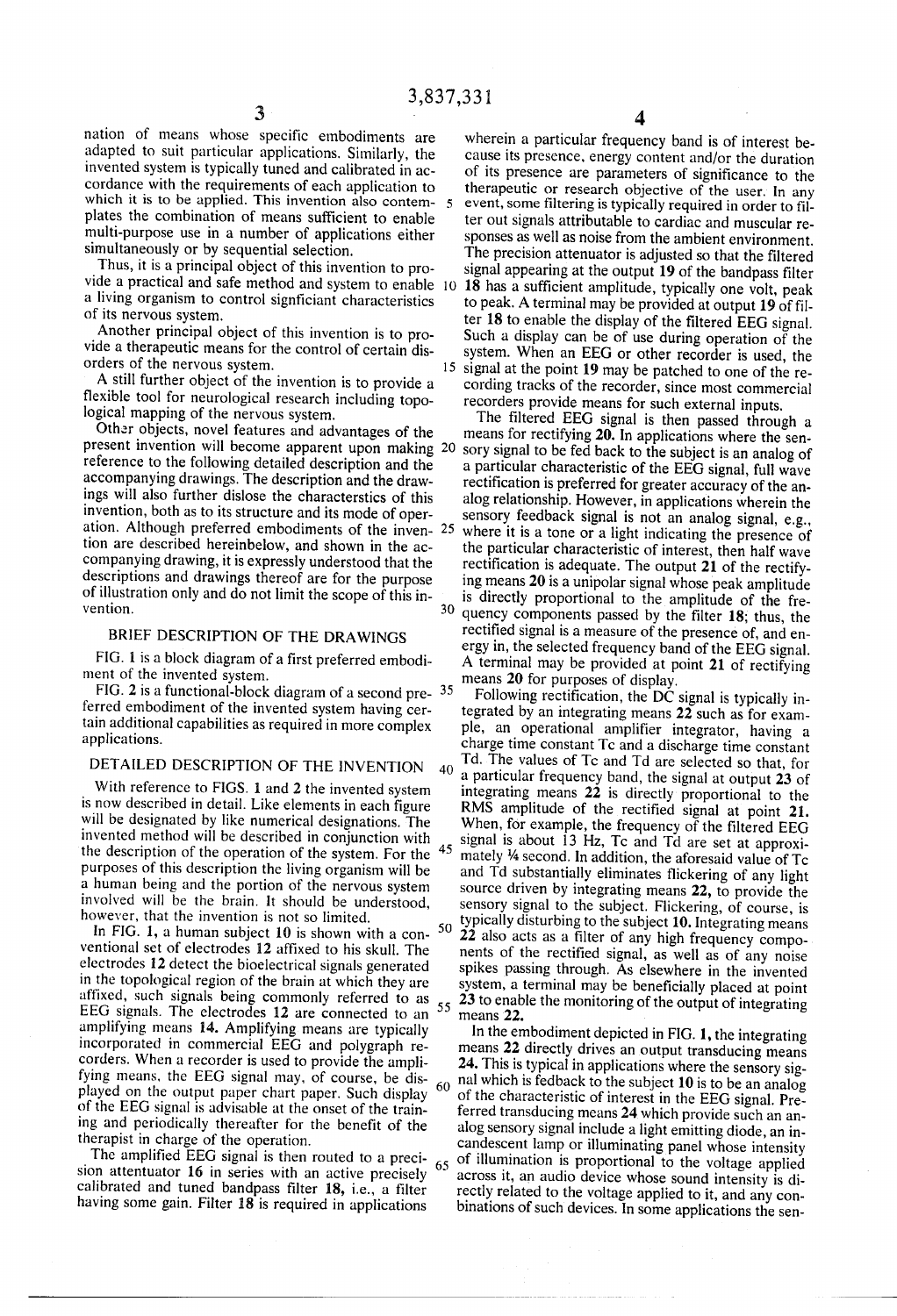sory signal fedback to the subject 10 is not an analog of the characteristic of interest in the EEG signal. For example, the subject 10 may be stimulated by a discrete change in a number display or in a visual display (such as, e.g., in colored slides projected on a screen) when- 5 ever the characteristic of interest is detected in the EEG signal. A preferred transducing means 24 for such applications is a light display comprised of two rows of numbered lamps driven by an electronic counter. One row of lamps designates "tens' while the second row 10 designates "units." Only one lamp in each row is lit at any given time. The subject 10 can readily read the number by observing which numbered lamp is lit in each row. When the desired characteristic is detected in the EEG signal, the subject 10 is "rewarded" by ob-15 serving an increase in the number displayed by the lamp. A single chime may accompany each advance of a units lamp and a double chime each advance of a tens lamp, thereby adding audio stimulation to the subject.

In some applications the duration of the detected characteristic of the EEG signal and/or a particular characteristic of the EEG signal and/or a particular magnitude thereof are significant parameters. Typically, these are applications where bioelectrical activity within a certain bandwidth is of significance only if it <sup>25</sup> is of a particular magnitude and/or it persists for a particular duration. For applications of this kind, time measuring means and amplitude sensing and comparing means are employed between the integrating means 22 and the output transducing means  $24$  for the pur-  $30$ poses of further processing the signal. Such a more complex second embodiment of the invented system, adapted for use in such applications, is now described in detail with reference to FIG. 2. The second embodi ment comprises electrodes 12, amplifying means 14, <sup>35</sup> attenuator 16, active bandpass filter 18 rectifying means 20 and integrating means 22 interconnected in electrical series in the manner described hereinabove with respect to the first embodiment shown in FIG. 1.<br>In this second embodiment, a means for sensing ampli-In the 30 receives the integrated signal present at point 23. The amplitude sensing means 30 may include voltage comparator circuitry, Schmitt triggers or relay tripping ciruitry, to name just some of the possibilities. The basic function of the amplitude sensing means  $30$  is to provide a signal at its output  $31$  only if and when the signal at its input 23, typically the integrated signal, has an amplitude of some minimum or specific magnitude. 40

The second embodiment of this invention also in cludes a timing circuit 32 which provides additional control functions governing the sensory signal which is to be fed back to the subject 10, Timing circuitry 32 is normally driven by the output of the amplitude sensing means 30. It provides whatever timing functions are required by the particular application such as, for example, (i) sensing the duration of the processed signal; (ii) controlling the intertrial interval and/or (iii) controlling the duration of the sensory signal stimulating the subject 10. The duration sensing function is typically implemented by conventional timing circuits which determine whether the processed signal at point 31 is of a minimum or other specific duration as a condition to enabling an output to transducing means 24. The intertrial interval control function controls the time interval back sensory signals to the subject 10 in applications

where the subject 10 is stimulated by a discrete change in a visual and/or audio presentation. For example, whe the transducing means 24 is the light display comprised<br>of two rows of numbered lamps described hereinabove, the duration sensing function of the timing circuit 32 would enable an output to the electronic counter only if the detected characteristic persisted for a specified duration. (The electronic counter, in turn, simultaneously causes the lamps to advance by one unit.) The intertrial interval control function then determines the minimum time interval before another advance in the number display can be made. This feature enables the subject 10 to see and appreciate the reward for his efforts represented by the advance in the number display. The sense of being rewarded is typically diminished in a subject 10 when the sensory signal is changing too rapidly.

20 clude means for continuously or discretely changing The control functions of the timing circuit 32 may be selectable or variable, i.e., timing circuit 32 may inthe various time criteria. These functions and capabilities may be readily implemented by conventional electronic circuits known in the electronics field.

In some applications it is desirable to provide a means for inhibiting a sensory output to the subject under certain conditions. Such an inhibiting means 40 is shown in FIG. 2 between the timing circuit 32 and transducing means 24. When a condition requiring suppression of a sensory signal to the subject  $10$  is detected, inhibiting means 40 prevents any signal appearing at the output of timing circuit  $32$  from reaching transducing means  $24$ . Inhibiting means  $40$  can be implemented by electronic circuits known in the field; e.g., if timing circuit 32 requires a charging circuit to fire in order to produce an output, the inhibiting circuit detection of a condition requiring suppression of the sensory signal.

attributable to bioelectrical activity in the subject's 50  $55$  subject). Conditions typically requiring suppression of the sensory signal include (i) excessively high EEG signal amplitudes at one or more points in the system; (ii) epileptic spikes characteristically observed during an epileptic seizure; and (iii) the presence of excessive "noise" muscular apparatus; i.e., the subject's electromyograph (EMG). In epilepsy therapy it has been observed that an epileptic seizure produces characteristic spikes. within the frequency band of a normal brainwave pattern. If such spikes appear during a therapeutic session, their presence, superimposed on a normal brainwave pattern, is inconsistent with the presentation of a sen sory signal (which, as more fully discussed below, is an indication of a favorable pattern; i.e., a "reward" to the

60 is amplified, filtered, rectified and integrated by processing means 52 in a manner similar to that described 65 Detection of excessive muscular noise is done by means of electrodes (not shown), affixed to the body of the subject 10 at an appropriate location, in conjunction with an EMG recording. The detected EMG signal hereinabove with respect to the EEG signal. It should be understood that processing means 52 is merely a convenient representation of a series of elements com prised of amplifying means, precision attenuator, active bandpass filter, rectifying means and integrating means. Amplitude sensing means 54 receives the processed EMG signal. If the amplitude of the processed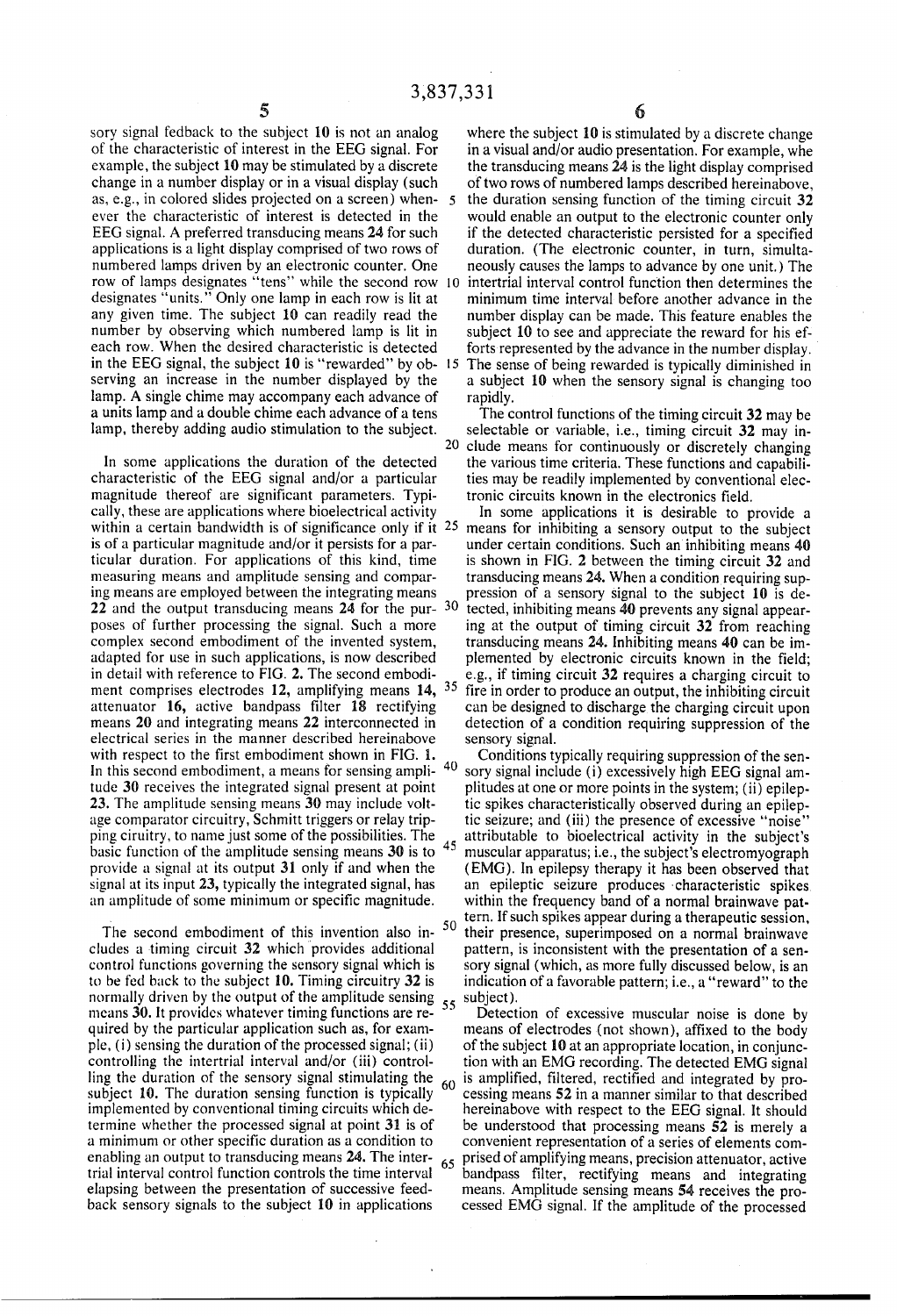EMG signal is determined by amplitude sensing means 54 to be above a predetermined magnitude, an inhibit signal appears at its output 55. The presence of an inhibit signal at point 55 activates inhibiting means 40.

Detection of excessively high EEG signal amplitudes 5 or characteristic epileptic spikes requires still another amplitude sensing means 64. (It has been observed that the epileptic spikes often have high amplitudes, or they "ride" atop the amplitude waveform of the EEG signal, thereby reaching high levels at their peaks.) The EEG 10 signal is picked off at the output 15 of amplifying means 14 and passed through processing means 62 before being input to amplitude sensing means 64. Processing means 62 is a convenient representation of a series of elements comprising a precision attenuator, a 15 the invented method, the subject  $10$  can bring about very broadband active filter, rectifying means and integrating means having a very low charge time constanct Tc. Processing means 62 passes substantially all of the frequency components of the EEG signal with minimum delay. If the amplitude of the EEG signal appear- 20 ing at the output 63 of processing means 62 is determined by amplitude sensing means 64 to be above a predeteremined magnitude, an inhibit signal appears at its output 65. The presence of an inhibit signal at point 65 activates inhibiting means 40.

It should be understood that while only two embodiments have been described in detail, many variations are possible as a function of the requirements of each application. For example, in some applications rectifying and integrating means 20 and 22 respectively, may 30 not be required; i.e., the amplitude sensing means 30 may directly receive the filtered signal at point 19. In other cases, the integrating means 22 alone may be eliminated. The appropriate configuration for a given application can be readily determined by persons 35 skilled in the subject field. Further, it should be understood that many circuits and physical means are known which can be used to implement one or more of the functional elements disclosed herein including, for example, a digital computer. Thus, the principles dis-40 closed herein are susceptible of other applications and forms which will be apparent to persons skilled in the field. Therefore, this invention is not intended to be lient. Therefore, this inventor is the metallicident.

The inventive method is practiced using the above described system. The subject 10 is first placed in a position relative to the transducing means 24 which will enable the sensory signal output by such means 24 to 50 stimulate him; e.g., enable him to see a display light or hear an audio tone. The subject 10 is then fitted with electrodes 12 at the specific topological area of his nervous system selected by the therapist or experimenter. The precision attenuator 16 and bandpass filter 18 are 55 properly adjusted and calibrated; timing criteria, if any, are set into the timing circuit 32; and any amplitude criteria set into the amplitude sensing means 30. Typically, the filter is selected to pass desired frequencies detected in the EEG signal, i.e. frequencies which have 60 been correlated with normal brainwave or nervewave patterns. Likewise, the amplitude and duration criteria are also related to normal patterns. Thus, the sensory signal to be fed back to the subject 10 is an indication to him of normal or desirable patterns. Receipt of the sensory signal, therefore, is in the nature of a reward to the subject 10, and he is instructed to concentrate, think and/or use his willpower so as to obtain the des-

ried sensory signal. In the case of epileptic seizure suppression, for example, the center frequency of active bandpass filter 18 is typically set at about 13 Hz. The gain of the precision attenuator is set to produce a peak to peak voltage in the range of  $0-3$  volts at output 19 of bandpass filter 18. The amplitude sensing means is set to provide an output if the signal at point 19 has a peak to peak amplitude of at least one volt for a few cycles. With reference to the timing circuit 32, the duration sensing function is typically set to respond to durations of the desired characteristic of from 1/2 to 1 second. Typical intertrial intervals are from 1-5 seconds.

After a period of intensive training in the practice of permanent or long lasting changes to the characteristic pattern of the detected EEG signal. For therapeutic purposes the desired characteristics of a particular EEG signal can be enhanced while undesirable characteristics reduced, resulting in a beneficial change in the subject's clinical EEG. Further, the present invention can be of value in analyzing the subject's clincial EEG. While it is not yet clear how and in what manner the subject's cognitive powers bring out changes in the brainwave or nervewave patterns, such results have been observed and reported. When timing circuit 32 is utilized, the required duration of a desired characteristic may be gradually increased so that the subject  $10$ must strive further in order to achieve the reward. This aspect of the method is analogous to the procedure of increasing the number of exercises in a program of physical training.

Other variations and applications of the invented method will be apparent to persons skilled in this field without departing from the spirit and scope of this invention. This invention, therefore, is not intended to be limited to the particular method disclosed herein. I claim:

1. A method of controlling the nervous system of a living organism by altering the waveform pattern of a bioelectrical signal generated in its nervous system, comprising the steps of:

a. detecting a bioelectrical signal at a specific topological location in said organism's nervous system,

- b. passing said bioelectrical signal through a bandpass filter, said filter being adapted to pass only frequency components thereof which are related to the particular control sought;
- c. passing said frequency components of said bioelectrical signal through a timing circuit, said timing circuit being adapted to detect whether said frequencies are present for a preselected minimum duration:
- d. providing an output signal when and if said frequency components are present for said preselected minimum duration:
- e. detecting the presence of any undesirable characteristics of said bioelectrical signal, said undesirable characteristic being one whose presence warrants inhibiting said method;
- f. applying said output signal to a voltage transducing device for a preselected duration so long as no undesirable characteristic is detected, said device providing a sensory signal capable of stimulating at least one of the senses of said organism, said sensory signal having a discrete state related to the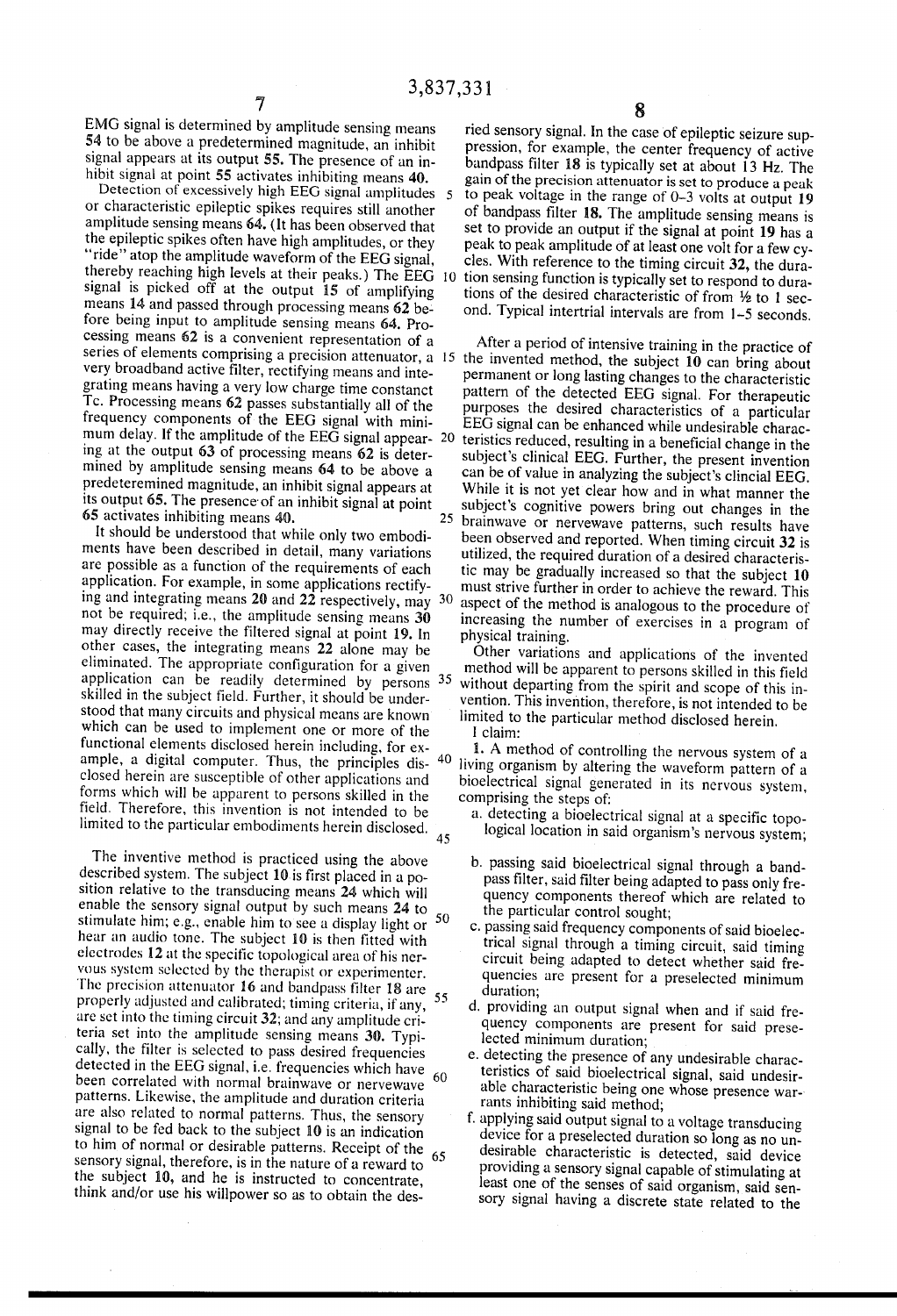5

waveform pattern of said bioelectrical signal; and

g. causing said organism to concentrate mentally so as to affect the intensity or state of said sensory signal in a preselected way;

whereby said organism is trained to alter the waveform pattern of said bioelectrical signal in a desired manner and thereby to control its nervous system.

2. The method of claim 1 wherein said undesirable signals include excessively high amplitude EMG signals 10 attributable to bioelectrical activity in said organism's muscular apparatus.

3. The method of claim 1 including the additional steps of (i) detecting the presence of any undesirable signal which may appear together with said bioelectri-15 cal signal, said undesirable signal being one whose presence warrants inhibiting said method, and (ii) inhibiting the presentation of said sensory signal to said organism when said undesirable signal is detected.

4. The method of claim 1 wherein said undesirable  $20$ characteristics include the high amplitude spikes which may appear during epileptic seizures.

5. The method of claim 1 wherein said undesirable characteristics include amplitudes of said bioelectrical  $_{25}$ signal which are greater than a preselected magnitude.

6. The method of claim 1 wherein said bioelectrical signal is altered so as to increase the amplitude of said frequency components passed by said filter. 30

7. The method of claim 6 including the additional step of passing said frequency components through amplitude sensing means and providing an output signal when and if the amplitude of said frequency components is above a preselected magnitude. 35

8. The method of claim 1 wherein a preselected minimum interval elapses between successive presentations of said sensory signal or changes in the state thereof.

9. The method of claim 1 wherein said sensory signal is an audio signal whose state is directly related to the 40 degree to which the alteration of said waveform pattern is achieved, said organism concentrating mentally so as to change said state in a preselected manner.

10. The method of claim 1 wherein said sensory signal is a visual display whose state is directly related to 45 the degree to which the alteration of said waveform is achieved, said organism concentrating mentally so as to change said state in a preselected manner.

11. The method of claim 1 wherein said sensory sig-50 nal is a combination of visual and audio signals.

12. The method of claim 1 including the additional steps of rectifying and integrating said bioelectrical signal after it has passed through said bandpass filter.

13. A method of controlling the nervous system of a 55 living organism by altering the waveform pattern of a bioelectrical signal generated at a sepcific topological location in its nervous system, said waveform pattern being altered so as to increase the energy content in a preselected frequency band thereof, comprising the 60 steps of:

- a. detecting said bioelectrical signal at said topological location:
- b. passing said bioelectrical signal through a narrow bandpass filter adapted to pass only frequencies 65 within said frequency band;
- c. rectifying said bioelectrical signal;
- d. integrating said bioelectrical signal;
- e. passing said bioelectrical signal through means for sensing voltage amplitude, said means being adapted to detect whether the amplitude thereof is above a preselected magnitude and to provide a first signal as long as said amplitude remains thereabove:
- f. passing said first signal through a timing circuit adapted to detect whether frequencies within said frequency band are present for at least a preselected duration;
- g. providing a second signal when and if said bioelectrical signal contains frequencies in said frequency band with an amplitude above said preselected magnitude for at least said preselected duration;
- h. detecting the presence of high amplitudes of or spikes on said bioelectrical signal;
- i. applying said second signal to a voltage transducing device for a preselected period so long as no high amplitudes or spikes are detected, said device being adapted to provide a visual display whose state is directly related to the degree of success in increasing the energy content in said frequency band of said bioelectrical signal; and
- j. causing a preselected minimum interval to elapse between successive presentations of said sensory signal or changes in the state thereof;
- k. causing said organism to concentrate mentally so as to change the state of said visual display in successive steps, said successive steps occurring at preselected intervals;

whereby said organism is trained to increase the energy content in said frequency band of said bioelectrical signal and thereby to control its nervous system.

14. A system for controlling the nervous system of a living organism by altering the waveform pattern of a bioelectrical signal generated in its nervous system comprising:

- a. means electrically responsive to said bioelectrical signal;
- b. means for amplifying said bioelectrical signal, said amplifying means being electrically coupled to said responsive means;
- c. a bandpass filter having an input which is electrically coupled to the output of said amplifying means, said filter being arranged and constructed to pass only frequency components which are related to the particular control sought;
- d. means for sensing the duration of said frequency components passed by said filter, said duration sensing means being electrically coupled to the output of said filter and being arranged and constructed to provide an output signal when and if said frequencies are present for a preselected minimum duration;

e. means for detecting the presence of any undesirable characteristic of said bioelectrical signal, the input of said detecting means being electrically coupled to the output of said amplifying means;

f. means for transducing said output signal into a sensory signal having a preselected duration, said sensory signal being capable of stimulating at least one of the senses of said organism, said transducing means being electrically coupled to the output of said duration sensing means, said sensory signal having discrete states related to the waveform pattern of said bioelectrical signal; and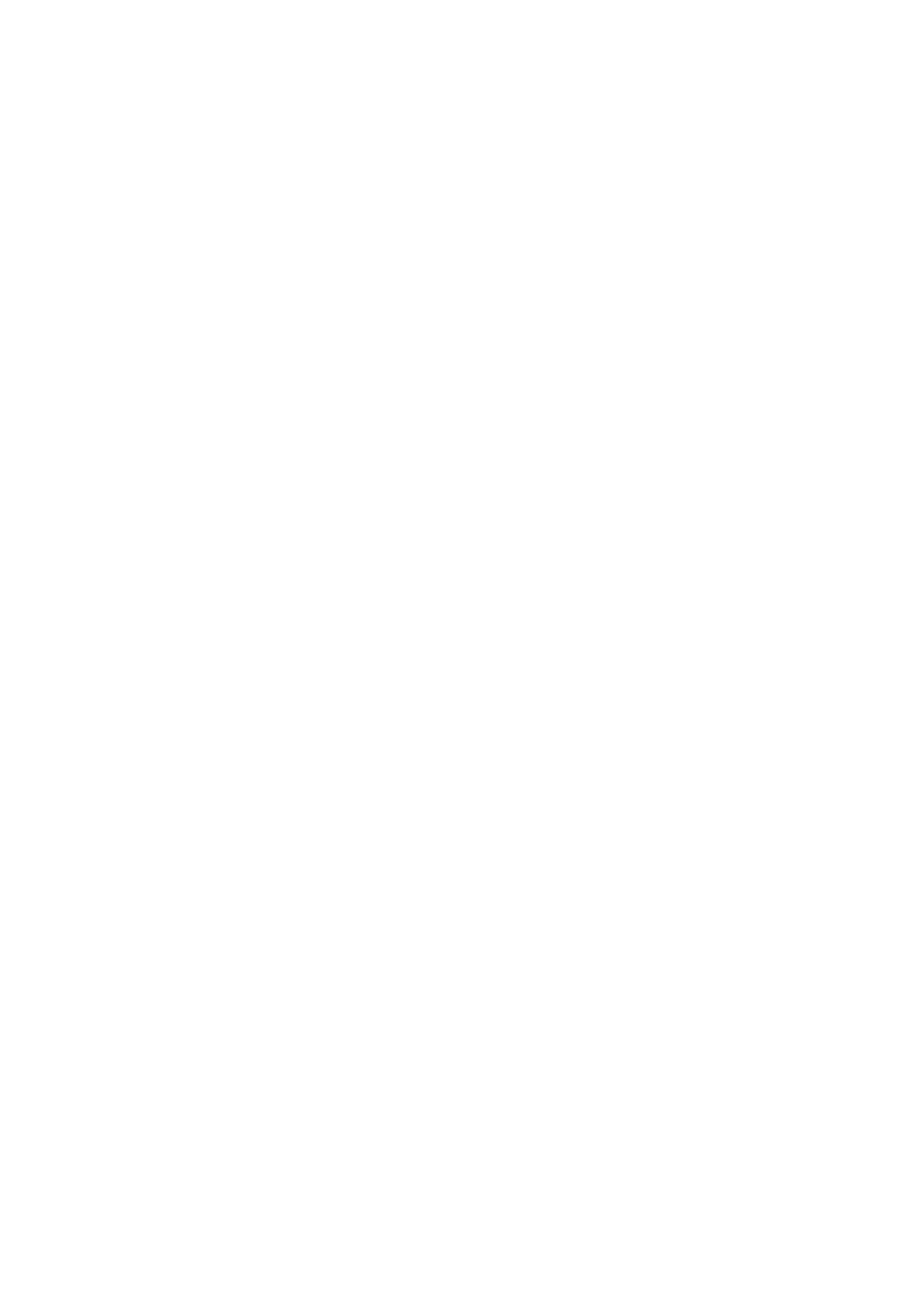10

g. means for inhibiting the appearance of said output signal whenever any undesirable characteristic is detected, the input of said inhibiting means being electrically coupled to said detecting means and the output thereof being electrically coupled to 5 said duration sensing means;

whereby said organism is trained to alter said waveform pattern of said bioelectrical signal in a desired manner by concentrating mentally so as to affect the state of said sensory signal in a preselected way.

15. The system of claim 14 wherein said means electrically responsive to said bioelectrical signal are electrodes adapted to be coupled to said organism.

16. The system of claim 14 wherein said filter is electrically coupled to said amplifying means through a 15 precision attenuator adjusted to provide a desired voltage amplitude.

17. The system of claim 14 wherein said duration sensing means is electrically coupled to the output of said filter through serial means for rectifying and inte- 20 grating said bioelectrical signal.

18. The system of claim 17 having in addition thereto a light emitting device electrically coupled to the output of said integrating means, the illumination of said device being proportional to the voltage applied across 25 it.

19. The system of claim 14 having in addition thereto means for sensing voltage amplitude, said amplitude sensing means being electrically coupled between said filter and said duration sensing means, said amplitude 30 sensing means being arranged and constructed to provide an output to said duration sensing means when and if the amplitude of said frequency components is above a preselected magnitude.

20. The system of claim 14 wherein said undesirable 35 characteristics of said bioelectrical signal include excessively high amplitudes or spikes, and said detecting means comprises (i) an attenuator; (ii) a very broadband filter; (iii) means for rectifying; (iv) means for integrating and ( $v$ ) means for sensing voltage amplitude,  $40$ said components being electrically coupled in series.

21. The system of claim 14 having in addition thereto second means for detecting the presence of any undesirable signals which may appear together with said bioelectrical signal, the input of said second detecting 45 means being adapted to be electrically coupled to said organism and the output thereof being electrically coupled to said inhibiting means.

22. The system of claim 21 wherein said undesirable signals include excessively high amplitude EMG signals 50 attributable to bioelectrical activity in said organism's muscular apparatus, said second detecting means comprising (i) at least one electrode; (ii) an amplifier; (iii) an attenuator; (iv) means for rectifying; (v) means for integrating; and (vi) means for sensing voltage ampli- 55 tude, said components being electrically coupled in series.

23. The system of claim 14 having in addition thereto a timing circuit adapted to control the minimum interval between successive presentations of said sensory 60 of content in said frequency band of said bioelectrical signal to said organism.

24. A system for controlling the nervous system of a living organism by altering the waveform pattern of a

bioelectrical signal generated in its nervous system so as to increase the energy content in a preselected frequency band thereof comprising:

a. electrodes adapted to be coupled to specific topological locations in said organism's nervous system;

- b. means for amplifying and attenuating said bioelectrical signal, said amplifying and attenuating means being electrically coupled to said electrodes and adjusted to achieve a desired voltage amplitude;
- c. a bandpass filter having an input which is electrically coupled to the output of said amplifying and attenuating means, said filter being arranged and constructed to pass only frequencies within said frequency band;
- d. means for rectifying and integrating said bioelectrical signal electrically coupled to the output of said filter, the output of said rectifying and integrating means being unipolar and having a peak amplitude directly proportional to the amplitude of the frequency components passed by said filter;
- e. means for sensing voltage amplitude electrically coupled to said rectifying and integrating means, said amplitude sensing means being arranged and constructed to provide an output when and if the amplitude of said frequency components thereof is above a preselected magnitude;
- f. means for sensing the duration of said frequency components passed by said filter, said duration sensing means being electrically coupled to the output of said amplitude sensing means and being arranged and constructed to provide an output signal when and if said frequencies are present for a preselected minimum duration;
- g. means for detecting the presence of excessively high amplitudes or spikes in said bioelectrical signal, said detecting means being electrically coupled to the output of said amplifying means,
- h. means for transducing said output signal into a visual display whose state is directly related to the degree of success in increasing the energy content in said frequency band of said bioelectrical signal, said transducing means being electrically coupled to the output of said duration sensing means;
- i. a timing circuit electrically coupled between said duration sensing means and said transducing means, said timing circuit being arranged and constructed to control the duration of said visual display and the minimum interval between successive presentations or changes in the state thereof; and
- j. means for inhibiting the appearance of said output signal whenever excessively high amplitudes or spikes are detected in said bioelectrical signal, the input of said inhibiting means being electrically coupled to said detecting means and the output thereof being electrically coupled to said duration sensing means:

whereby said organism is trained to increase the energy signal by concentrating mentally so as to change the state of said visual display in a preselected way.  $\star$  $\ast$ 

65